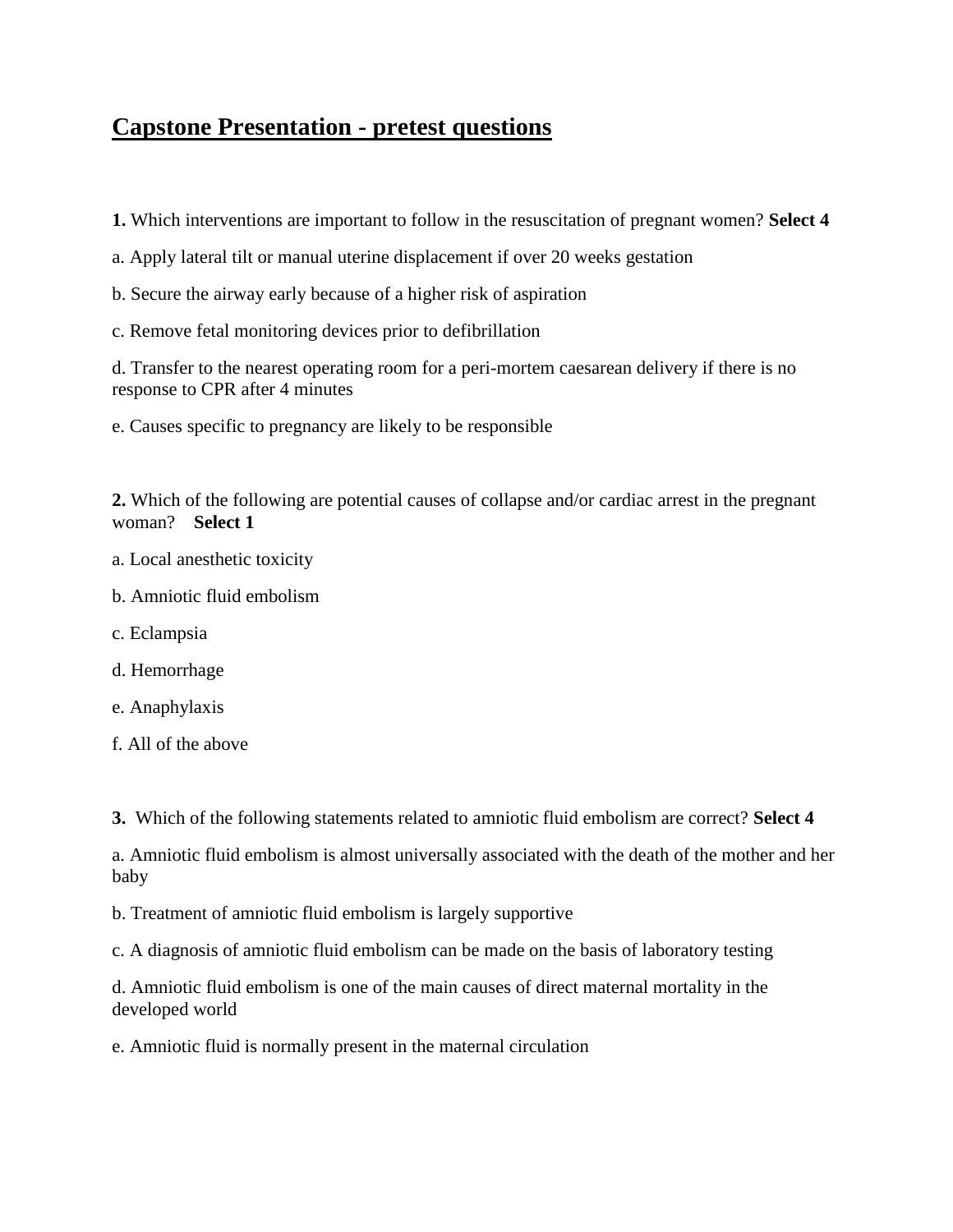**4.** Which are some risk factors that have been found to be associated with AFE? **Select 5**

- a. Maternal age > 35 years
- b. Placental abnormalities: placenta Previa, placental abruption
- c. Uneventful caesarean delivery
- d. Hematocrit  $<$  31%
- e. Fetal distress
- f. Induction/augmentation of labor

**5**. Proposed new names for AFE includes "sudden obstetric collapse syndrome" and "anaphylactoid syndrome of pregnancy" **T / F**

**6.** Greater than 50% of reported LAST cases occurred within \_\_\_\_\_\_ minutes of procedure.

**7.** What dose of lipid emulsion is recommended for a 70kg patient by ASRA for initial bolus dose when LAST is suspected?

- a. 0.25 ml/kg
- b. 1.5 mg/kg
- c. 1.5 ml/kg
- d. 0.5 mg/ml
- e. 0.25 mcg/kg

**8.** Which is the drug of choice for ventricular dysrhythmias in the patient suffering from LAST?

- a. Lidocaine
- b. Diltiazem
- c. Amiodarone
- d. Metoprolol